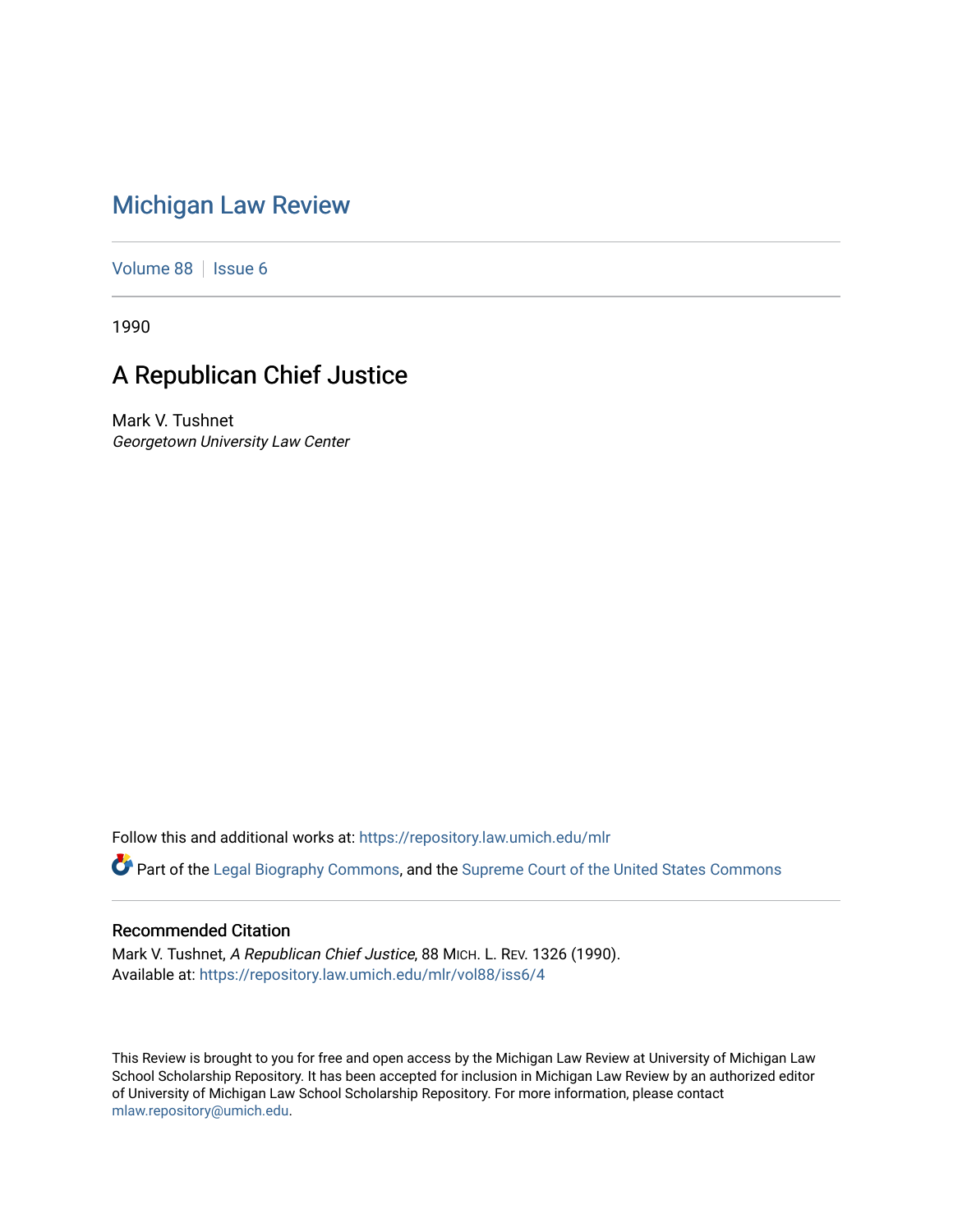## **A REPUBLICAN CHIEF JUSTICE**

*Mark V. Tushnet\** 

JUSTICE REHNQUIST AND THE CONSTITUTION. By *Sue Davis.*  Princeton: Princeton University Press. 1989. Pp. x, 247. \$19.95.

Sue Davis1 describes her work as an analysis of Chief Justice William Rehnquist's "legal philosophy by utilizing his judicial opinions . . . with the goal of understanding his methods and values and the way they translate into judicial opinions."2 Early in the book she unwittingly provides evidence of the hazard of that enterprise. She quotes Chief Justice Rehnquist's response to Senator John Tunney's question about how Rehnquist would apply the due process clause to the issue of whether television should be allowed in the courtroom: "I would be inclined to go back to the debates, the Bingham explanation of what he meant by the 14th amendment, other explanations on the floor  $\dots$ ."<sup>3</sup> Knowing that Chief Justice Rehnquist has not often written opinions dealing with the intent of the framers of other provisions of the Constitution, I did a LEXIS search to discover how often Justice Rehnquist had actually "gone back to the Bingham explanation."4 Taking what I regard to be a generous attitude, I concluded that Chief Justice Rehnquist has written two opinions relying on the Bingham explanation, and that neither used Bingham in a way that would be considered central to the contemporary issues of interpreting the amendment.5 More striking to me were the cases in which Chief Justice Rehnquist joined or wrote opinions that ignored forceful contrary understandings of what I would suppose most people would think was

<sup>\*</sup> Professor of Law, Georgetown University Law Center. B.A. 1967, Harvard; J.D. 1971, M.A. (History) 1971, Yale. -- Ed. I would like to thank Gerry Spann for his comments on this review and Nicolette Tapay for her research assistance.

<sup>1.</sup> Assistant Professor of Political Science, University of Delaware.

<sup>2.</sup> P. vii. Davis' study examines the period from 1971 to 1986, when then-Associate Justice Rehnquist was named Chief Justice. For convenience, I use his current title throughout.

<sup>3.</sup> P. 9 (quoting *Nominations of William* H. *Rehnquist and Lewis* F. *Powell,* Jr., 92d Cong., 1st Sess. 190 (1971)).

<sup>4.</sup> The search, conducted on September 11, 1989, was on "Bingham and Rehnquist," and yielded about 20 cases in which the right Bingham was mentioned. This proved to be more tricky than I expected, because the search turned up a number of cases involving aspects of the interpretation of two civil rights acts that are related to, but different from, the fourteenth amendment.

*<sup>5.</sup>* Richardson v. Ramirez, 418 U.S. 24, 26 (1974), squarely relies on Bingham's discussion of § 2 of the fourteenth amendment; General Bldg. Contractors Assn. v. Pennsylvania, 458 U.S. 375 (1982) couples recent interpretations of the fourteenth amendment with Bingham's statement that 42 U.S.C. § 1981 does no more than enact constitutional norms in a way that yields the conclusion that§ 1981 prohibits only intentional discrimination.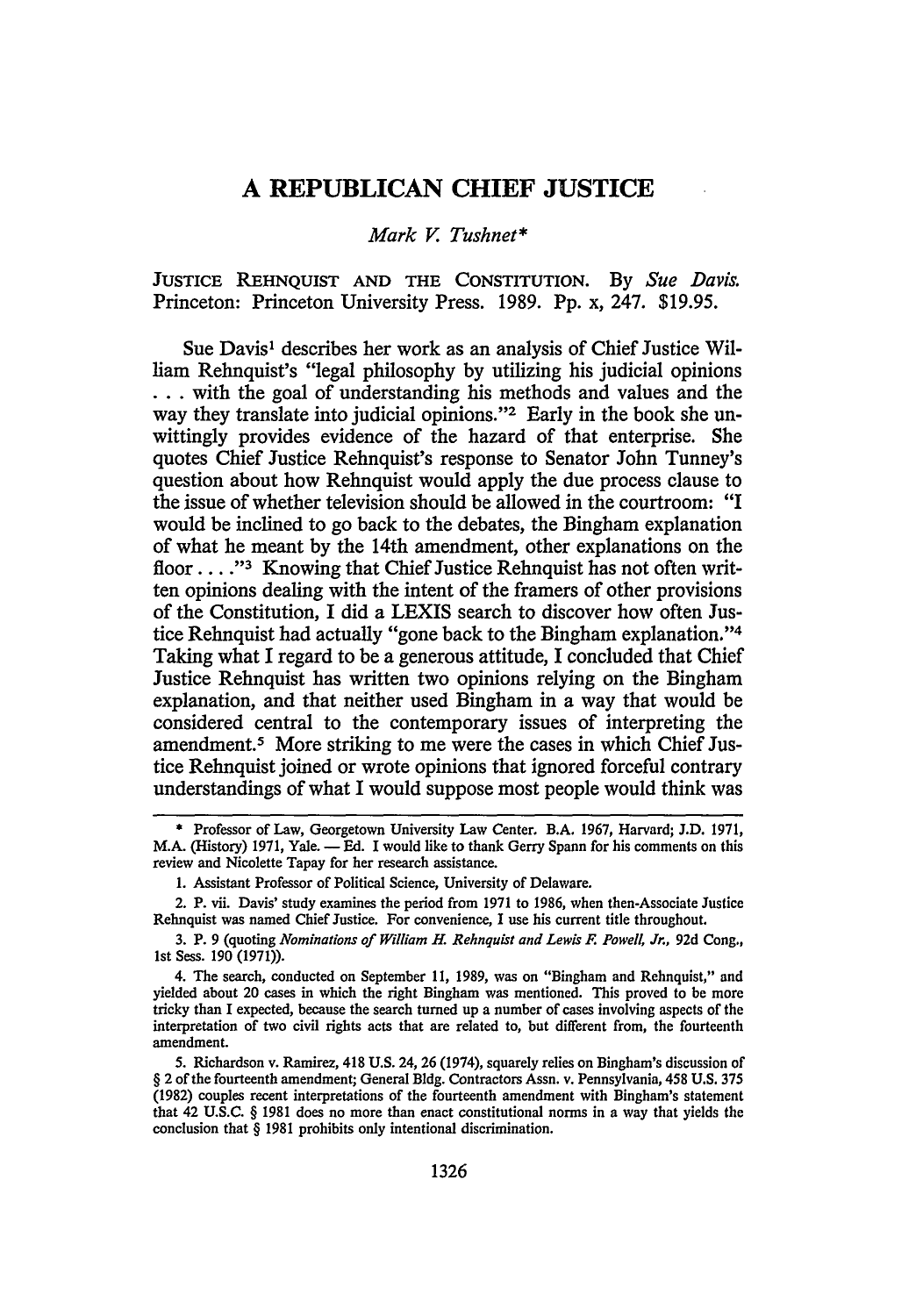meant by "the Bingham explanation," that is, Representative Bingham's statements about the primary purposes of the fourteenth amendment.<sup>6</sup> Of course, it may be that Chief Justice Rehnquist has not yet confronted a case in which reference to the history of the framing of the fourteenth amendment was relevant.7 More likely, though, Rehnquist's representations during his confirmation hearings, sincere as they may have been, did not take account of the realities of contemporary constitutional adjudication.

There are two aspects of those realities that deserve mention here. The first is the bureaucratization of the Supreme Court, particularly the increasingly heavy reliance of the Justices on law clerks for the drafting of substantial portions of their opinions. In the nature of things, of course, it is extremely difficult to get accurate information about the drafting process in the chambers of a sitting Justice, but I would be extremely surprised to discover that Chief Justice Rehnquist did much more than supervise — "edit" is the polite term — the work product of his law clerks. I do not intend this as a criticism; Justices of the Supreme Court should now be seen as senior partners in little law firms,<sup>8</sup> and it is the rare senior partner who puts pen to paper (or hand to word processor) these days.

The way in which the Court works today makes it quite hazardous to impute to a Justice very many of the details of the opinions emerging from his or her chambers. The Justice is responsible for the bottom-line result and for the broad contours of positions asserted consistently over the course of his or her career, but not for much more. That makes Davis' enterprise particularly appropriate for a political scientist. Lawyers have professional reasons to pay close attention to the articulated reasoning in judicial opinions, for it is that reasoning that gives us the opportunity to advance our clients' interests within the framework of results reached by the Court. If we can discover an inconsistency, or a clever reading that allows us to limit an adverse precedent or expand a favorable one, we have done our job. That makes us less attentive to patterns of results than political scientists have been. They have been concerned with the many ways in which the Court operates within the overall political system of the United States, and therefore have taken seriously the patterns of results the Court has reached.

The second aspect of the Court's contemporary work that makes it

<sup>6.</sup> Many of these understandings had been expressed by the Court itself in prior opinions. In addition to *General Building Contractors,* see Briscoe v. LaHue, 460 U.S. 325 (1983); Plyler v. Doe, 457 U.S. 202 (1982); Quern v. Jordan, 440 U.S. 332 (1979).

<sup>7.</sup> *But see* Roe v. Wade, 410 U.S. 113, 175 (1973) (Rehnquist, J., dissenting) (mentioning legal status of abortion in 1868).

<sup>8.</sup> *See, e.g.,* D. O'BRIEN, STORM CENTER: THE SUPREME COURT IN AMERICAN POLITICS 122, 127-29 (1986).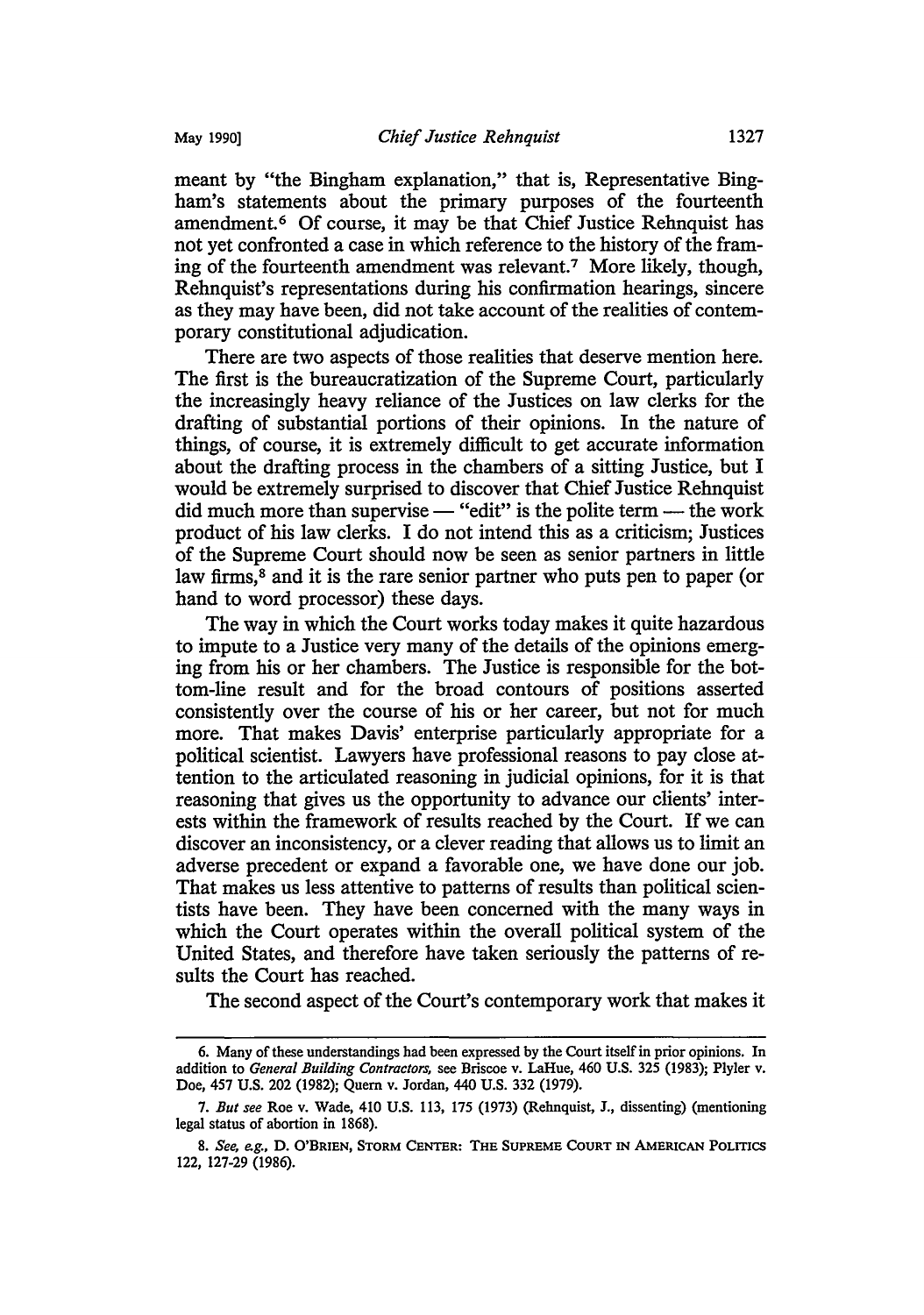hazardous to write about a Justice's legal philosophy is the politiciza- . tion of constitutional law. One could account for perhaps ninety percent of Chief Justice Rehnquist's bottom-line results· by looking, not at anything in the *United States Reports*, but rather at the platforms of the Republican Party.9 Making the point precise is, unfortunately, rather difficult. The platform of the Republican Party does not address every issue that comes before the Supreme Court, so one would have to guess what the platform *would* say if it addressed the issues confronting Chief Justice Rehnquist. Further, the Republican Party is not a completely ideological party, which makes predicting a "Republican" position on every issue hazardous. Davis denies that "Rehnquist [is] simply a right-wing ideologue determined to use the Court to further his own political agenda" (p. 21). Even if this denial were true, it does not establish that Rehnquist has some "constitutional philosophy" that is independent of the political agenda of the Republican Party, at least if, as certainly seems to be the case, the Republican Party is not simply a right-wing ideological party.

I do not mean the reduction of constitutional adjudication to party politics as a criticism of the Chief Justice, for much the same could be said of almost all of his colleagues, with the obvious changes in reference to the platform of the other party in the appropriate cases. The point is complicated even more by the fact that, just as constitutional law has been overtly politicized, so too has politics been constitutionalized, in the sense that it is sometimes difficult to distinguish positions taken by the political parties as a matter of political principle from those taken with reference, positive or negative, to constitutional law. The Republican Party position on abortion, for example, is a complex mixture of pure principle {abortion as the taking of innocent life) and constitutional law *(Roe v. Wade* as a judicial usurpation of power properly located in democratic legislatures). Politicians may sometimes have to sort out this mixture; for example, when *Roe* is overruled, Republicans will have to decide whether to support laws adopting the pro-choice position that have majority backing. Judges, happily for them, do not have to make the same distinction. But, the unhappy result for authors of works like Davis' is that there will rarely be evidence to disconfirm the hypothesis that the Justice's opinion is simply a reflection of his political positions.

Davis' primary argument is that that hypothesis is wrong in Chief Justice Rehnquist's case. Davis' argument has two parts. First, she identifies a ranking of values in the Chief Justice's decisions. Second, she seeks to explain the Chief Justice's apparent deviation from this ranking in particular cases. I find the argument unpersuasive.

<sup>9.</sup> A substantial part of the residue can be accounted for by referring to matters like prudence in expending one's capital within the Supreme Court on lost causes like the independent prosecutor problem. *See* Morrison v. Olsen, 108 S. Ct. 2597 (1989).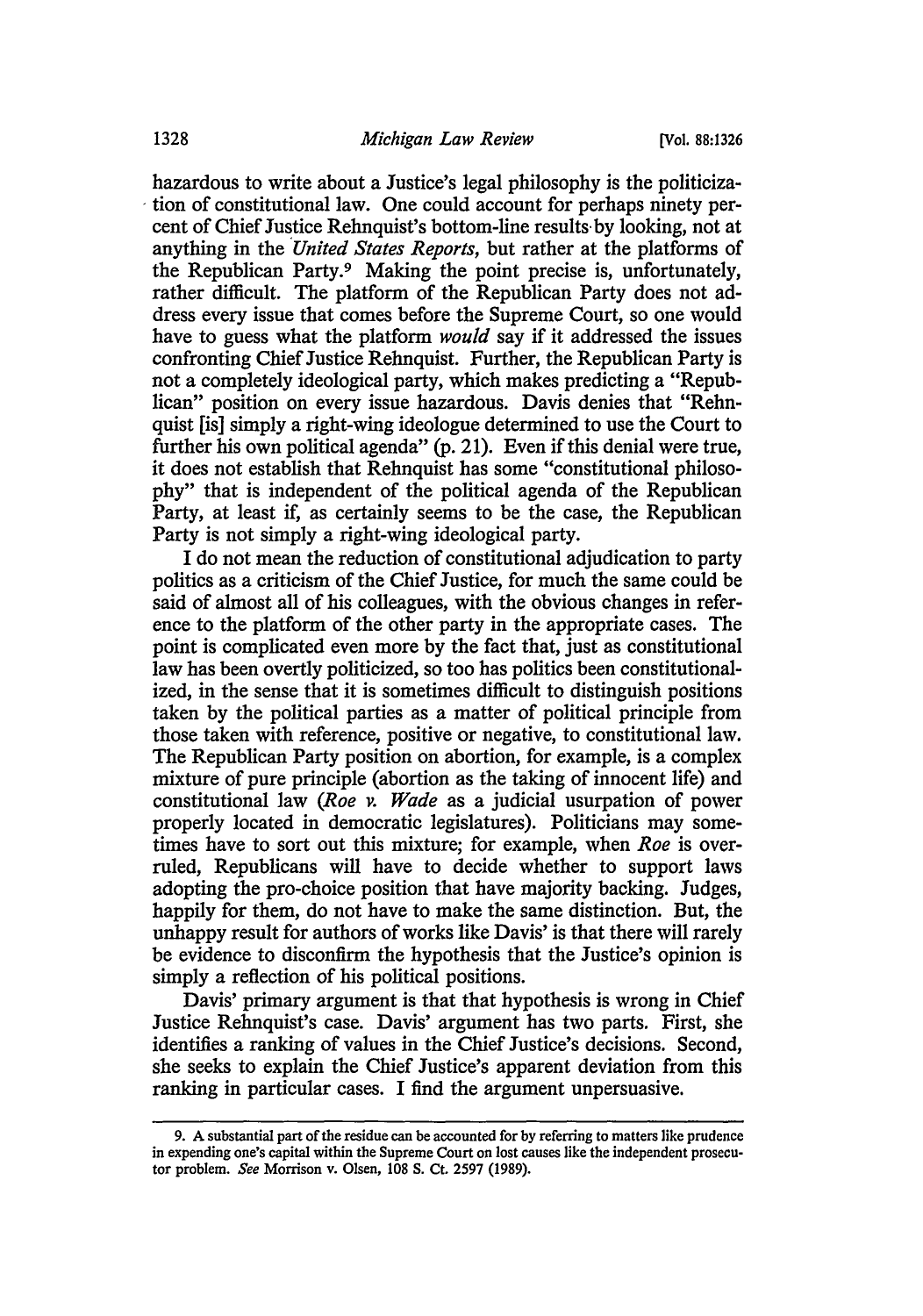In the first part, her analysis of Chief Justice Rehnquist's opinions and votes leads her to conclude that he places the highest value on federalism, somewhat less value on the protection of private property, and even less value on the protection of individual rights other than property. I take it that this is not hot news. Nor, in itself, could it possibly disconfirm the political hypothesis, for that ranking of values is the one contained in Republican party platforms as well. Even more, however, this ranking does not account for at least some important positions that the Chief Justice has taken.

I should begin by acknowledging that the Chief Justice's positions are not always what one would expect of a standard right-wing ideologue. In particular, Davis' explanation of his skepticism about the Court's commercial speech doctrine, and of his refusal to accord the full protection of the first amendment to corporate political activity, is persuasive. She argues that these positions reflect the importance that Chief Justice Rehnquist gives to federalism as compared even to the protection of private property (pp. 82-85). And, she properly notes that in cases involving national regulation of corporate political activ $ity$  — cases where federalism is not implicated — the Chief Justice has upheld the rights of corporations against *national* regulation. 10 Even here, the crass political account cannot really be rejected, for, at least at the level of generality inherent in Davis' specification of values, it is unclear what the position of the Republican party is on the question of commercial speech; it seems plausible to me that the Republican party of George Bush and of Richard Nixon (perhaps more important because he appointed William Rehnquist to the Supreme Court) might be skeptical about the value of deregulating commercial speech.

There are, however, two areas in which the Chief Justice's positions are inconsistent with the ranking of values Davis offers. The more important area is affirmative action, where the Chief Justice has been enthusiastic about overriding both federalism (voluntary choices made by local jurisdictions to institute affirmative action programs). and private property (voluntary choices made by corporations to institute such programs) in the name of the individual rights of white men to be free of discrimination. Davis manages to avoid discussing this area by treating Chief Justice Rehnquist's positions in affirmative action cases as solely involving questions of statutory interpretation, as in *United Steelworkers of America v. Weber.* 11 Of course, it would be unfair to tax her too severely for failing to make the quite understandable projection of his position into the constitutional arena, as has oc-

<sup>10.</sup> P. 76. One might make the same point in connection with his widely noted opinion in Pennell v. San Jose, 485 U.S. 1 (1988), which falls outside the period studied by Davis.

<sup>11. 443</sup> U.S. 193 (1979) (involving the application of Title VII of the Civil Rights Act of 1964, 42 U.S.C. §§ 2000e-2000e-17 (1982), to a voluntary affirmative action plan).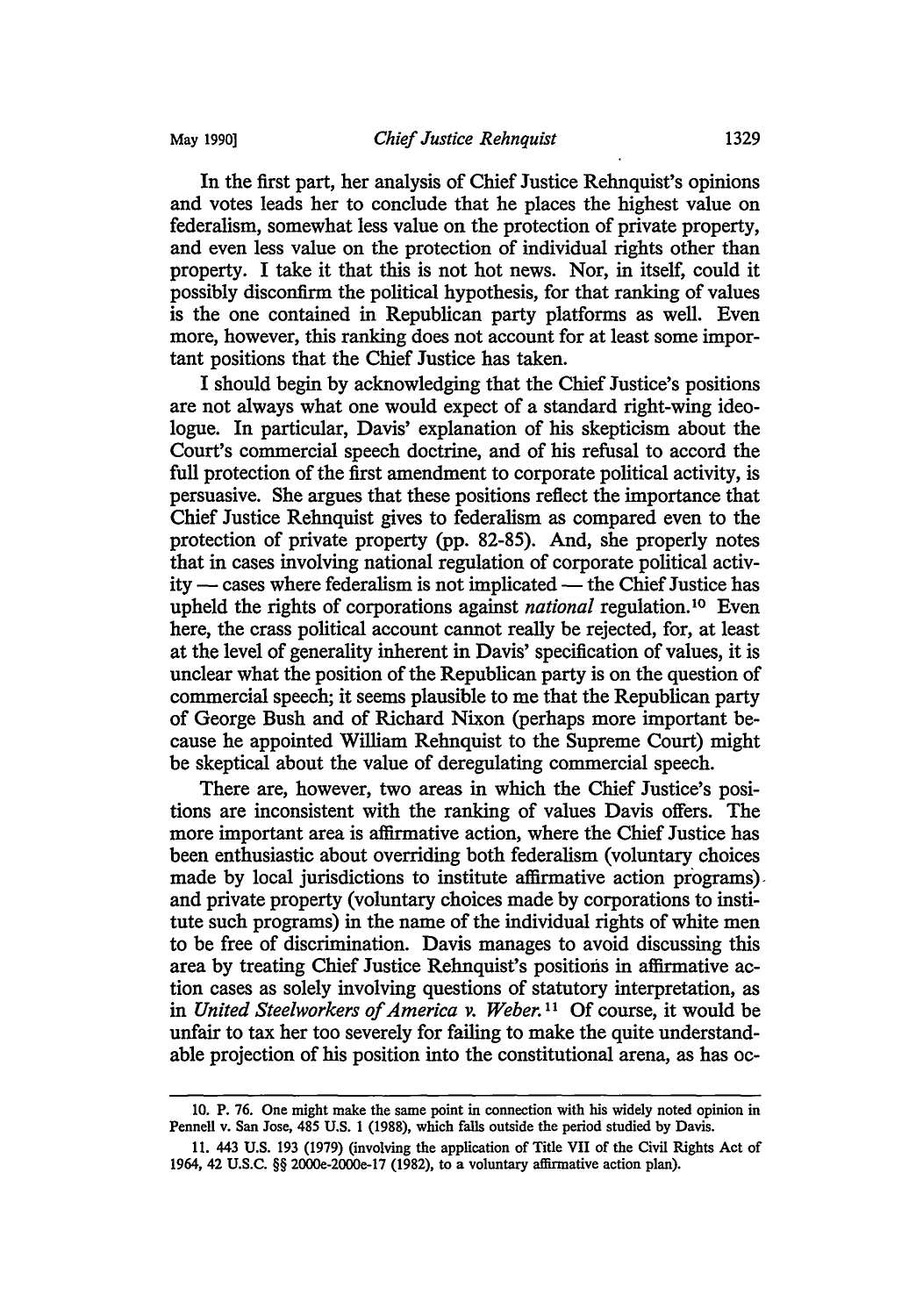curred in the case of *City of Richmond v. J.A. Croson Co.* <sup>12</sup> Nonetheless, there is *Fullilove v. Klutznick,* 13 which was decided during the period on which Davis concentrates. I concede immediately that because *Fullilove* involves national legislation that benefits some private property owners and disadvantages others, Rehnquist's vote to hold the statute unconstitutional does not directly demonstrate that in this area he values individual rights over private property and federalism. Surely, though, at some point one could fairly project what his position on the constitutionality of local affirmative action programs would be.

Davis does discuss the second area in which Chief Justice Rehn- . quist has subordinated federalism to private property rights: constitutional constraints on state legislation in the takings and contracts clauses. The way in which she explains his apparent deviation in this area constitutes the second part of her overall argument. Yet, if the first part cannot help us distinguish between the Chief Justice's ranking of values and the Republican party's ranking of values because the specification occurs at too high a level of generality, the second part of Davis' argument ultimately cannot explain his deviations. It fails for exactly the same reason: the high level of generality on which it operates. These deviations might better be accounted for by looking to the values of the Republican party directly.

In the area of constitutional constraints on state legislation in the takings and contracts clauses, Chief Justice Rehnquist has voted in favor of restricting the authority of states to regulate the consequences of capital relocation, 14 and in favor of restricting the authority of states to condition development of private property on compliance with the state's desired social agenda.<sup>15</sup> Obviously, these positions are not consistent with Davis' hypothesized ranking of Chief Justice Rehnquist's values. She attempts to account for them by referring to the other component of her analysis, in which she identifies three aspects of a general approach to constitutional adjudication that she believes underlie Rehnquist's ranking of values.

This general approach consists of (1) a "democratic model" of government, that is, a fairly strict and simple-minded majoritarianism, (2) moral relativism, and (3) an approach to interpretation that focuses on text and intent (pp. 24-32). It should be immediately apparent that there is going to be trouble with the first two of these aspects. The "democratic model" runs into difficulties from two directions. Noserious political theorist defines democracy as simple majoritarianism, but rather treats it as a system in which majority rule is supplemented

<sup>12. 109</sup> s. Ct. 706 (1989).

<sup>13. 448</sup> U.S. 448 (1980) (joining Stewart, J., dissenting).

<sup>14.</sup> Allied Structural Steel v. Spannaus, 438 U.S. 234 (1978).

<sup>15.</sup> Nollan v. California State Coastal Commn., 483 U.S. 825 (1987).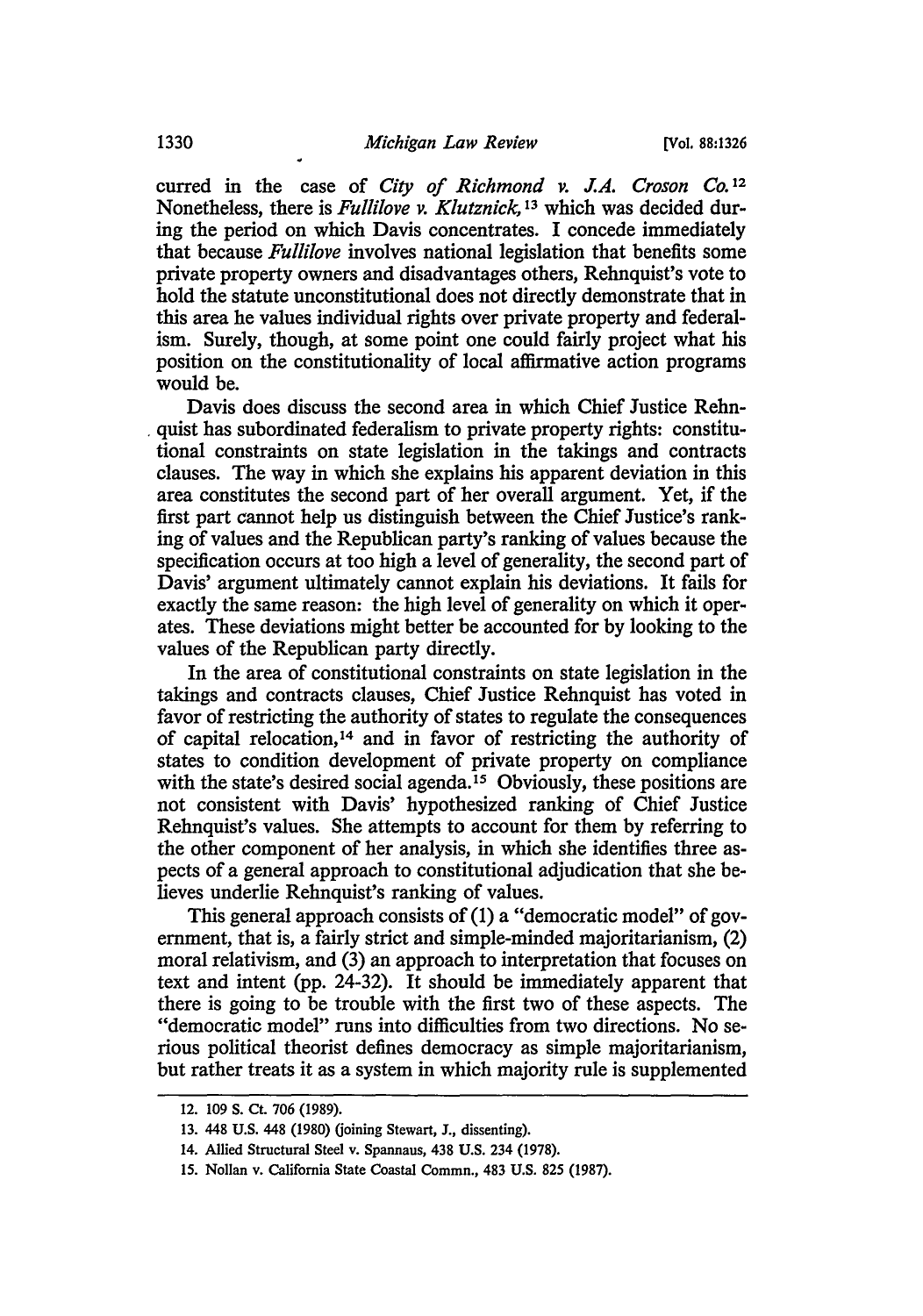by some notion of individual rights. That notion, it is generally agreed, must be substantive. Yet, in Davis' account, Chief Justice Rehnquist's theory of individual rights resides in his approach to interpretation. Thus, the "democratic model" does no work in explaining his resolution of particular questions of constitutional value. From another direction, there is an obvious tension between majoritarianism and the idea of constitutional limitations on the power of government, which, again, can be resolved only by reference to some substantive theory.

Perhaps this is too abrupt, though, in light of my opening observations about the contemporary conditions of adjudication. That is, even if serious political thinkers know that there is a tension between majoritarianism and constitutionalism, there is no particular reason to think that Justices of the Supreme Court are serious political thinkers. Rough gestures in the appropriate direction  $-$  "majority rule" for contemporary conservatives, "individual rights" for contemporary liberals - are all that they need make in order to define for their constituencies what their positions are. It is my experience, for example, that contemporary conservatives feel no cognitive dissonance whatsoever about their simultaneous devotion to federalism and opposition to affirmative action. But this is to say, once again, that, at least to this point, Davis' account of Rehnquist's ranking of values and his approach to adjudication gives us no reason to reject the view that he is, simply, a Republican judge.

The second element in Chief Justice Rehnquist's approach to adjudication, according to Davis, is moral relativism. This seems to me simply wrong, or at least so substantially overstated that the idea of moral relativism can do little work in explaining Rehnquist's judicial performance. Davis confuses a position about the appropriate institutional role of a judge in constitutional cases with a position about moral reality. Chief Justice Rehnquist does appear to believe that, from a judge's point of view, there are no standards other than those adopted by a majority against which the morality of legislation can be assessed, 16 but that is very different from believing, as for example Justice Holmes might have, that one person's assessment of what is moral is just as good as another person's. A moral relativist judge, in the only useful sense of that term, would have to uphold legislation that he or she believed was really *wrong* — not simply erroneous as a matter of public policy, but fundamentally wrong. Yet Davis gives us no evidence, and I doubt there is any, that Chief Justice Rehnquist has ever done that. Indeed, to the extent that the prime anomaly in his behavior, under Davis' account, is his support for private property against federalism in the context of takings and the contracts clause, we ap-

<sup>16.</sup> *See* pp. 26-27.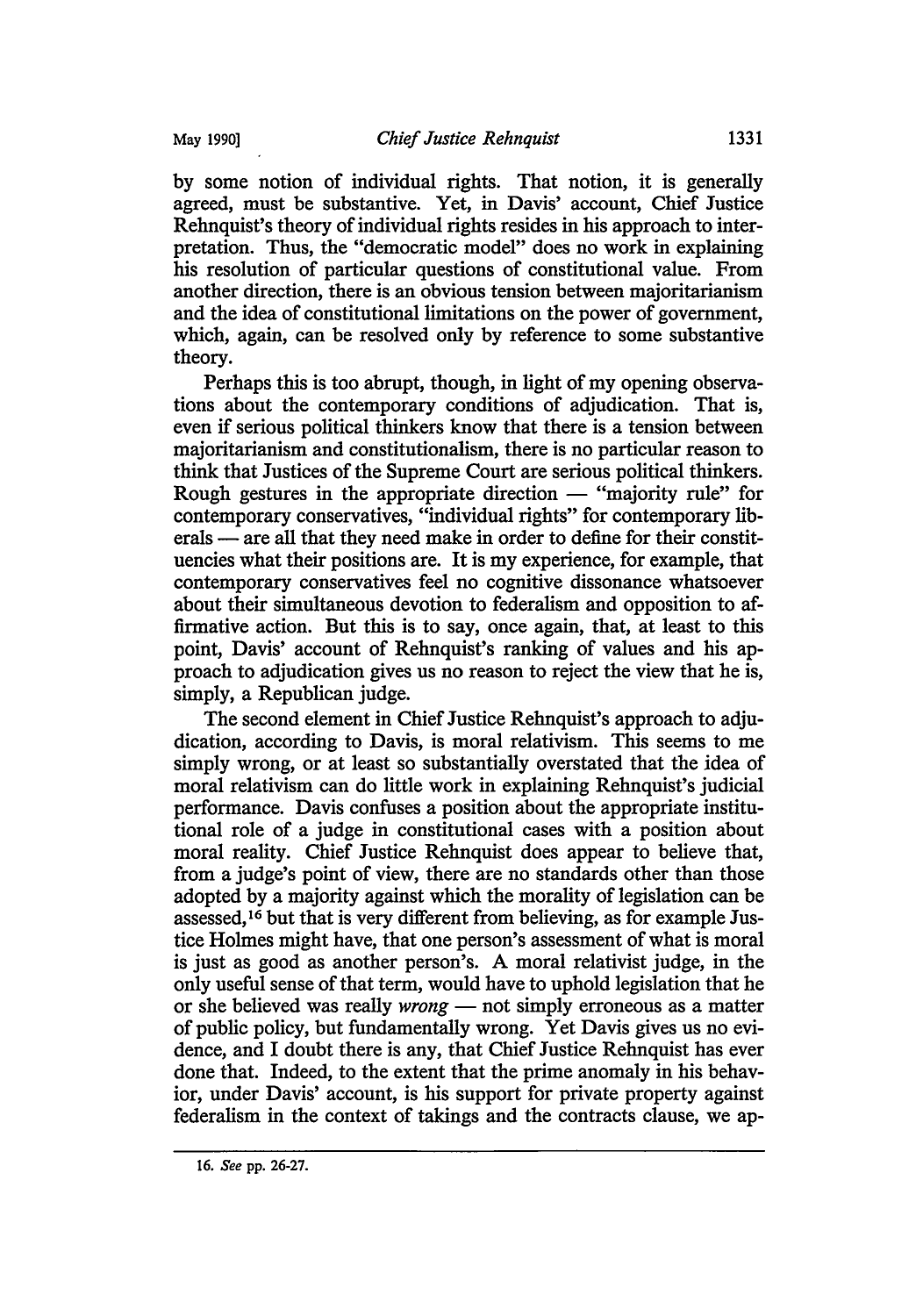pear to have evidence that the Chief Justice is *not* a moral relativist.17

With Davis' third element of Chief Justice Rehnquist's approach to constitutional interpretation  $-$  a focus on text and intent  $-$  we come to her explanation for his deviation from the imputed ranking of values. According to Davis, these deviations are explicable because in these cases — and presumably not in others — the text of the Constitution and the intent of its framers reverse the ordinary hierarchy of values. In the contracts clause, for example, according to Davis, the Chief Justice finds an "express provision" of the Constitution that places private property above federalism. "It is possible that, in his view, the contract clause, which is an express limit on the states, provides a clearer restriction on state action than . . . the due process clause, which is limited to procedural requirements that the states themselves may define" (pp. 129-30). Indeed, according to Davis, we can understand Chief Justice Rehnquist's general ranking of values, and in particular his preference for private property over individual rights, as a reflection of this same understanding of text and intent (pp. 35-36).

Qualified in this way — by the use of the phrase "it is possible that  $\ldots$  " — it is difficult to disagree with Davis' position. Unfortunately, similarly qualified statements could be made about essentially any position inconsistent with any imputed hierarchy of values, and could explain virtually any hierarchy of values. To make sense of Chief Justice Rehnquist's position as presented by Davis, we would need a fairly precise definition of what an "express limit" is and how it is to be distinguished from a less-than-express limit. What immediately comes to mind is the express limit on national authority in the first amendment, and Justice Black's exhortation that "no law means no law."<sup>18</sup> We can put aside for a moment the difficulties with Chief Justice Rehnquist's reservations about the application of the full Bill of Rights to the states (p. 44), and note simply that he has not taken this express limitation seriously as applied to the national government itself.

In addition, the idea that the Chief Justice is applying the express limitations of the Constitution when they override federalism in aid of private property simply will not account for his behavior in cases involving state actions said to amount to takings of private property. For, after all, there is no takings clause in the fourteenth amendment,

<sup>17.</sup> I should note another unfortunate aspect of Davis' analysis, which happily plays no important role in her presentation. She appears to believe that there is some conceptual connection between Chief Justice Rehnquist's positivism - his insistence that the only source of property or liberty in cases involving procedural due process is state law -- and his majoritarianism. P. 23. At the conceptual level, there is no connection whatever between positivism and majoritarianism; one who believes that the only sources oflaw must be positive could well believe that, for example, the Constitution is itself a positive law in the required sense despite the anti-majoritarian implications of that document.

<sup>18.</sup> *See, e.g.,* H. BLACK, A CONSTITUTIONAL FAITH 45 (1968).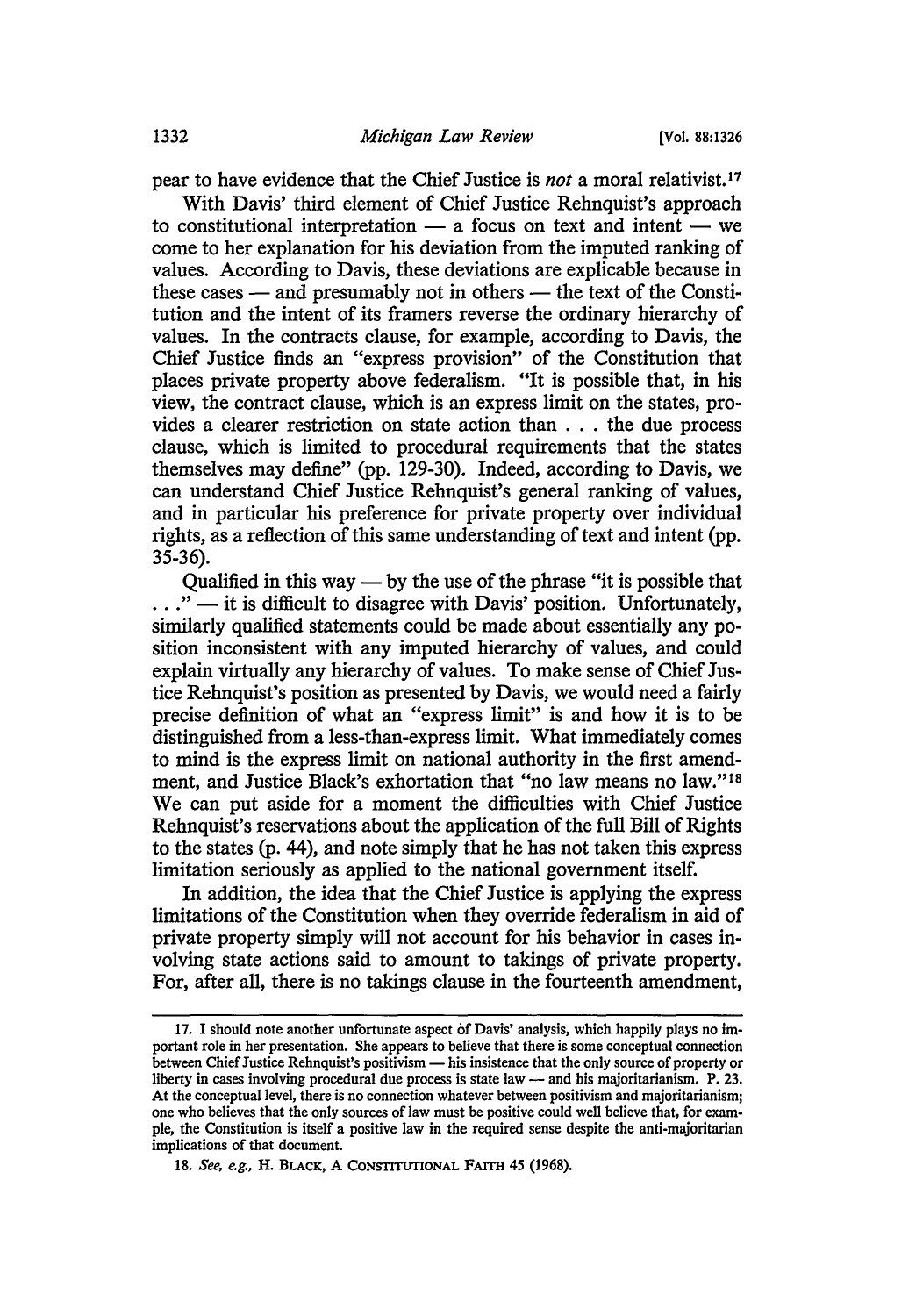only a due process clause, and the Supreme Court at first held that the requirement of compensation was not incorporated into the fourteenth amendment. <sup>19</sup>

There is another difficulty, which Davis herself acknowledges. By her analysis, Chief Justice Rehnquist thinks that federalism is more important than private property except where, in his approach to constitutional interpretation, some provision of the Constitution makes private property more important than federalism. Yet, as Davis points out (pp. 150, 172, 205), *that* ranking of values cannot be derived from the Constitution interpreted according to the Chief Justice's approach. For federalism, in Rehnquist's understanding, is a structural aspect of the Constitution, which can be enforced by the Supreme Court against majoritarian decisions even in the absence of some specific provision in the Constitution defending the principle of federalism. Rehnquist's position in *National League of Cities v. Usery* 20 is, of course, the most notable statement of this view; but his somewhat diffident observation in his dissent to *Garcia v. San Antonio Metropolitan Transit Authority* 21 that, although he wasn't entirely sure what the right doctrine was, he was sure that there was some doctrine that limited congressional authority, is an even better example of his preference for federalism in the face of doctrinal, textual, and other uncertainties. 22

As Davis notes, "Rehnquist's use of structural analysis to support federalism as a principle that is central to the Constitution ... brings into question the consistency of his approach to constitutional interpretation" (p. 204). Notice, however, that it was that approach to constitutional interpretation that she offered to explain the apparent reversal of values in the takings and contracts clause cases. If his approach to constitutional interpretation is inconsistent, though, it cannot account for that reversal. In the end, therefore, we are left with a simple statement of value: that Chief Justice Rehnquist values federalism more than private property and individual rights, except when he thinks that private property or individual rights are more important than federalism.

Chief Justice Rehnquist might not be a right-wing ideologue, if by that one means someone fully committed to a consistent program of promoting right-wing principles no matter what the consequences.

<sup>19.</sup> *See* Clinton, *Substantive Due Process, Selective Incorporation, and the Late-Nineteenth Century Overthrow of John Marshall's Constitutional Jurisprudence, 5* J.L. & POLITICS 499, 527- 28 (1989).

<sup>20. 426</sup> U.S. 833 (1976).

<sup>21. 469</sup> U.S. 528 (1985).

<sup>22.</sup> Davis makes the point effectively in her discussion of Nevada v. Hall, 440 U.S. 410 (1979), where, in the name of federalism, then-Associate Justice Rehnquist would have imposed a limitation on state authority to adjudicate claims against other states. Pp. 204-05. She does not note, but could, that *Hall* is a curious case in which to defend federalism, because it is a case in which there are federalist interests on both sides.